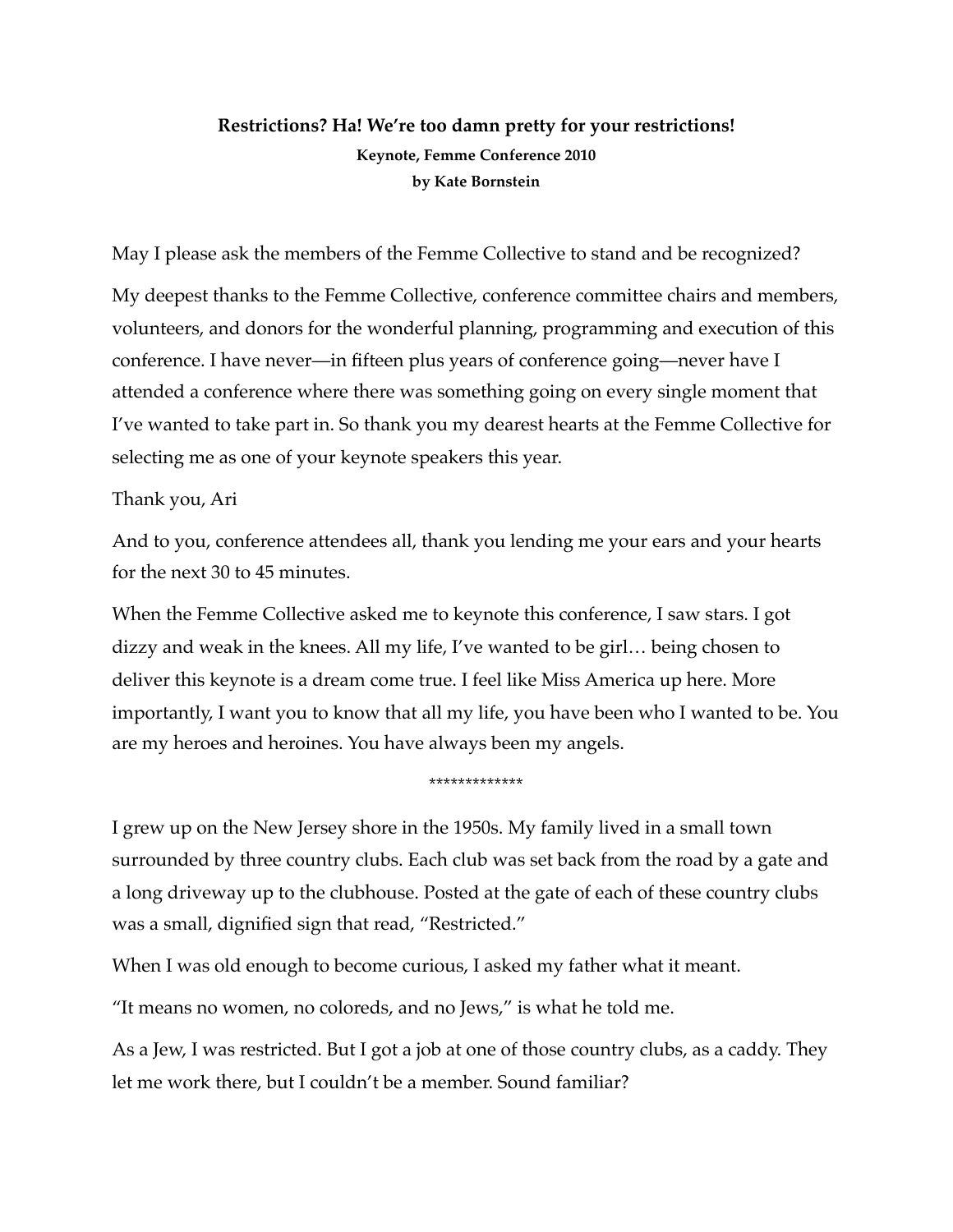Most of the signs I read growing up were stop signs.

These signs said

## Boys' Playground, Girls' Playground

#### Stop!

#### Ladies' Room, Gents' Room

# Stop!

## The Old Boys network and Women's land. Women born women only

#### Stop!

These were signs of the times. I never knew which sign to follow, cuz they all said stop to me. The only green lights I ever got—the only signs that said GO—was YOU.

When life got hard—when it all looked hopeless—whenever I've been lost or locked out, it was you—my fierce femme family—it was your visible courage that told me yes, you can be sexy. It was your visible courage that told me yes, you can be cute.

The road to femme one of the rockiest of all life's roads for all of us. The road to femme has got hairpin turns. The road to femme is a road that's dangerous to travel in the dark. All because the world keeps telling us that sexy is evil and cute is dumb.

But my dream of a femme identity shone bright as a beacon, and I am so grateful to you for the company you've kept me on my journey: you femme girls, you femme bois, and you femme everything-else who welcomed me on all the different roads to femme that we may have at times travelled together.

I was the fat Jewish boy in my school… and I made it to femme.

I was daddy's best boy… and I made it to femme.

I'm an ex-Scientologist—I worked with L. Ron Hubbard himself. He was the founder of Scientology, and I was First Mate on his ocean-going yacht—and I made it to femme.

Twelve years in Scientology left me with certified post-traumatic stress disorder—and still… I made it to femme.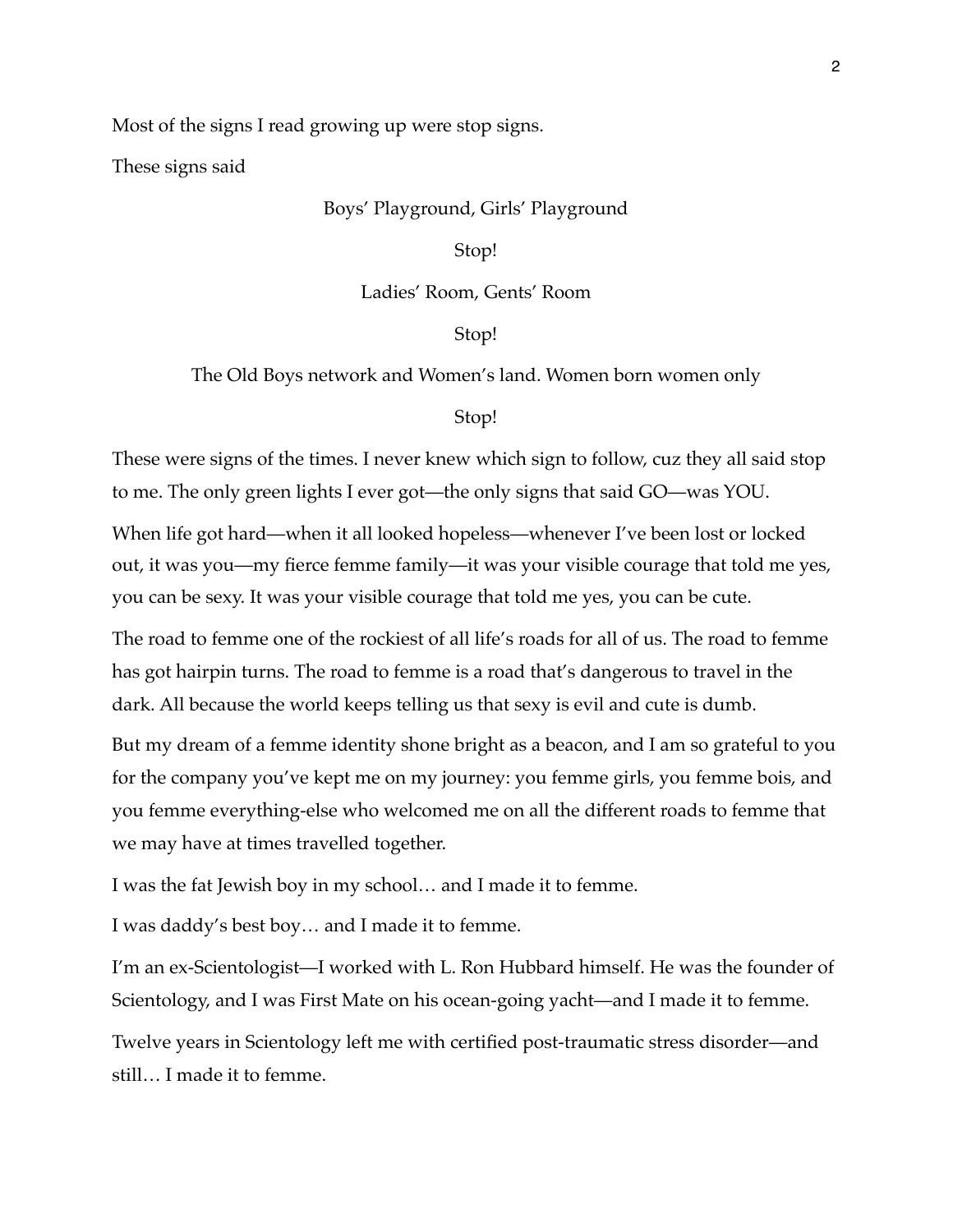Back in 1970, I ducked out of military service in Viet Nam with a psychiatric deferment. It was an act back then, but today? On good days, I'm merely depressed, but more than one therapist has considered a diagnosis of bipolar disorder or borderline personality. But femme has been for me a beacon of hope. Maybe one day, I'd say to myself… maybe one day I could be sexy. Maybe one day, I could be a pretty girl, a cute girl—even though the world kept telling me that sexy is evil and cute is dumb.

*On your journey to femme, who were the people who told you NO? What were the rules or ideas, beliefs or maybe laws that told you NO?*

*No… you're not welcome in this club.* 

*No… you're not respectable enough.*

*No… I know what femme is, and you are not femme.*

Well, despite all the restrictions, we each of us found a way in.

Some of us braved our way in through the front door.

Some of us crawled into femme through the bathroom window.

Some of us entered femme from inside a cocoon.

We each of us—here in this hall—we entered femme in our own unique fashion.

We each of us needed—and heeded—the fashion tips from the femmes who'd made it.

And we all have our reasons for traveling to femme, don't we? My own journey to femme began as a survival tactic for daddy. Daddy has always been part of femme for me, cuz I'm a Beta Wolf and I've always wanted an alpha wolf to make me feel complete. You know what an alpha wolf is. They're the ones who own things. They own territory. They own mates. Alpha wolves are daddies—and sometimes mommies—and they own their children.

My father was an alpha wolf. L. Ron Hubbard, the Founder of the Church of Scientology, was an alpha wolf. Each one of my three wives, and every butch dyke I've ever bedded has been an alpha wolf. All my daddies have been alpha wolves. Woof!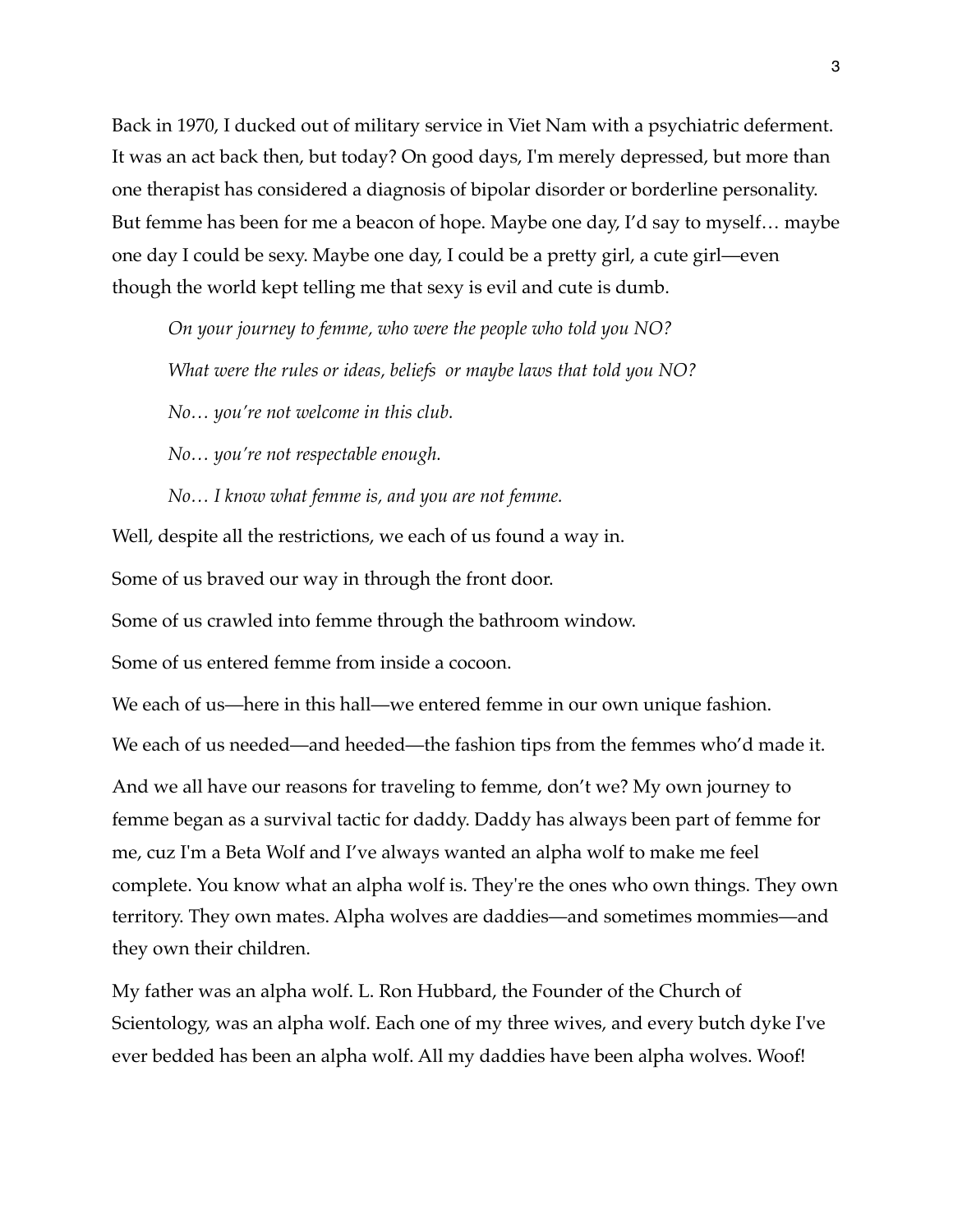When you're a beta wolf, you do what you're asked to do either because you're in love or maybe you're terrified, or both. But you learn how to work it. Puppies know how to work an alpha wolf daddy.

Aren't puppies just the cutest things? They flip over on their backs and stretch way out and they wriggle and get so excited they pee themselves. Isn't that cute?

This is cute as survival, cute as life-and-death. Cute is what puppies and beta wolves do to protect ourselves. We are sayin',

*I don't want your land. I don't want your mate or your children.* 

*Look at me, here's my throat, here's my belly.* 

*Rip me to pieces if that's what you've got to do.* 

*I'm no threat to you.* 

*You've got me so scared I'm peeing myself.* 

*But aren't I really cute? You don't wanna hurt me. You wanna cuddle me.*

Yeah, beta wolves know how to work an alpha daddy. That's how I got around my restrictions.

We all have stories about our journey to femme. Here's mine, in short, the way I wrote it down in the performance piece that I've been turning into my next book...

\*\*\*\*\*\*\*\*\*\*\*\*\*

When I was first a girl, I was a 38 year old man, and I had to make up for lost time. It wasn't easy. I had to learn girl from the ground up just like I'd had to learn boy. It wasn't pretty.

When I was first a girl, it was the 80s. Gay men were dying by the thousands and it was only the luck of the draw that I wasn't one of them.

*And the world kept telling me that sexy is evil and cute is dumb.*

When I was first a girl, the huge dose of hormones they shot into my hip every week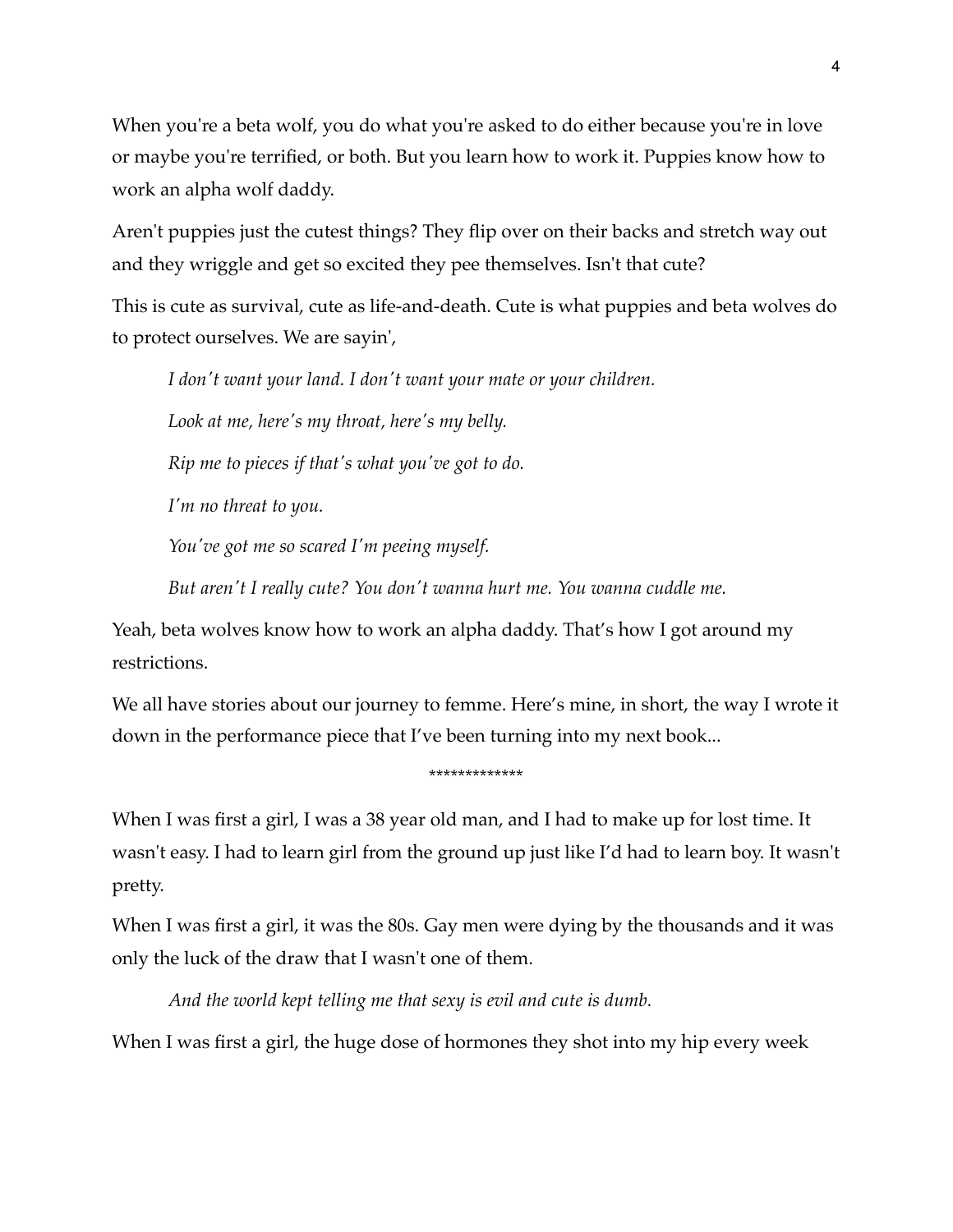took six months to kick my system over from testosterone to estrogen and for six months I hovered on the edge of my own private menopause while I watched my penis shrivel until my surgeon said he'd have to take two patches of skin off my butt… for depth, he said…in the new vagina he would build for me.

Depth? I asked him, What do I need depth for?

Right, he says, smacking his head, like he could have had a V-8, You're a lesbian!

*And the world kept telling me that sexy is evil and cute is dumb.*

When I was a girl, bleeding didn't just happen to me, I learned how to do it to myself, I used surgical scalpels and razor blades. I used anything sharp.

When I was a girl, I'd already perfected my anorexia as a teenaged boy.

When I was a girl, I spent a year as an owned and collared slave with no name. They just called me, "girl."

When I was a girl, it was Gulf War I.

When I was a boy, it was Korea.

When I was a man, it was Viet Nam.

Now that I'm nothing, it's Gulf War II.

Or is it Afghanistan? Who can keep track?

When I was a girl, nobody knew it but me—because when I looked into a mirror, all I could see was clown. All I could see was fat man in a dress. And I was skinny!

On a bad day, clown what I see in the mirror.

On a bad day, clown is what I see in your eyes and in the eyes of anyone who might catch more than a glimpse of me. Fat man in a dress.

That's what I'm sure my neighbors see when I walk out the door of my home in East Harlem. I walk down the brownstone steps and heads swivel in my direction—jackals catching the scent of prey on the wind. The junior high boys do a double take at how impossibly tall I am. The junior high girls check out what I'm wearing. Until mercifully, a neighbor lady sings to me,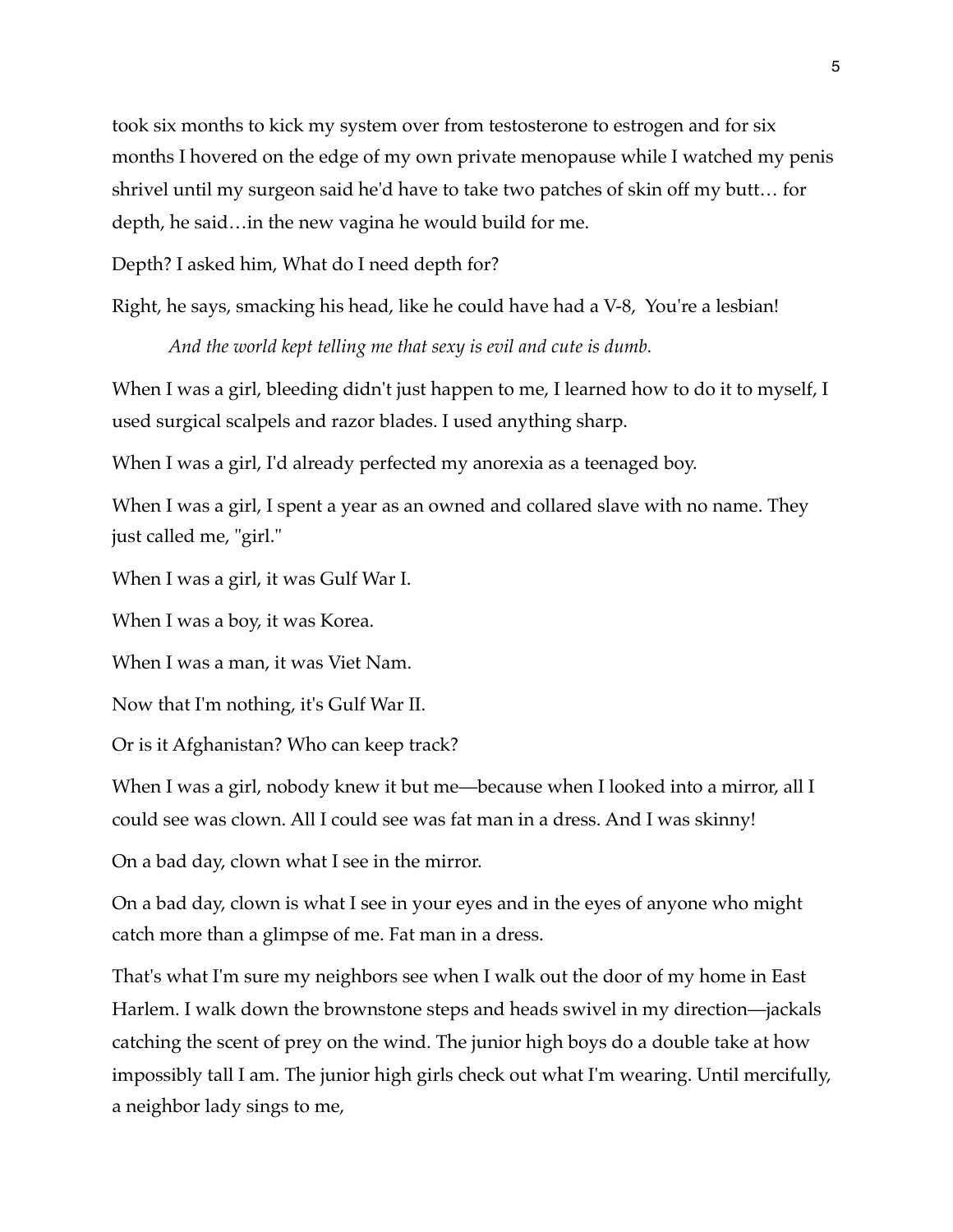"Good morning, mami."

East Harlem ladies call each other *mami*. If I can get just one of the neighbor ladies to call me *mami* in front of those kids, I'm home free. I'm just another neighbor lady.

Guys in their cars call out to me.

"Lookin' good, bay-bee!"

They see blonde with legs up to here, and they see hot. They don't see hands are too big, they don't see jaw too boy. They're not lookin' for details. They're lookin' for pussy and I am it.

125th Street and Lexington Avenue. The addicts and the whores assemble like geese.

"You off to work, sugar?"

They think I'm one of them, and that comforts me. We're a family of fallen angels, and we are pretty. Then someone walkin' by gives me a dirty look, says to his friends

*Look! It's a guy!*

For years, when that happened? I became a clown — all over again

I'm a fat ugly man in a dress. I'm a clown all over again.

*And the world kept telling me that sexy is evil and cute is dumb.*

\*\*\*\*\*\*\*\*\*\*\*\*\*

For many of us—the moment we claimed femme as we have defined it for ourselves the moment we embodied femme, we were awestruck and humbled by the knowledge and experience of having actually *achieved* femme… if only for a moment.

And we continue to be humbled by the joy and our victory of identity, and what is that but a signal for us to become generous with the privilege we have as femmes among femmes who still believe themselves to be restricted from the family of femme.

When we get it that we've made it to femme, that's the time to give back to our femme sisters, our femme brothers, and to anyone who's got the courage to sail their lives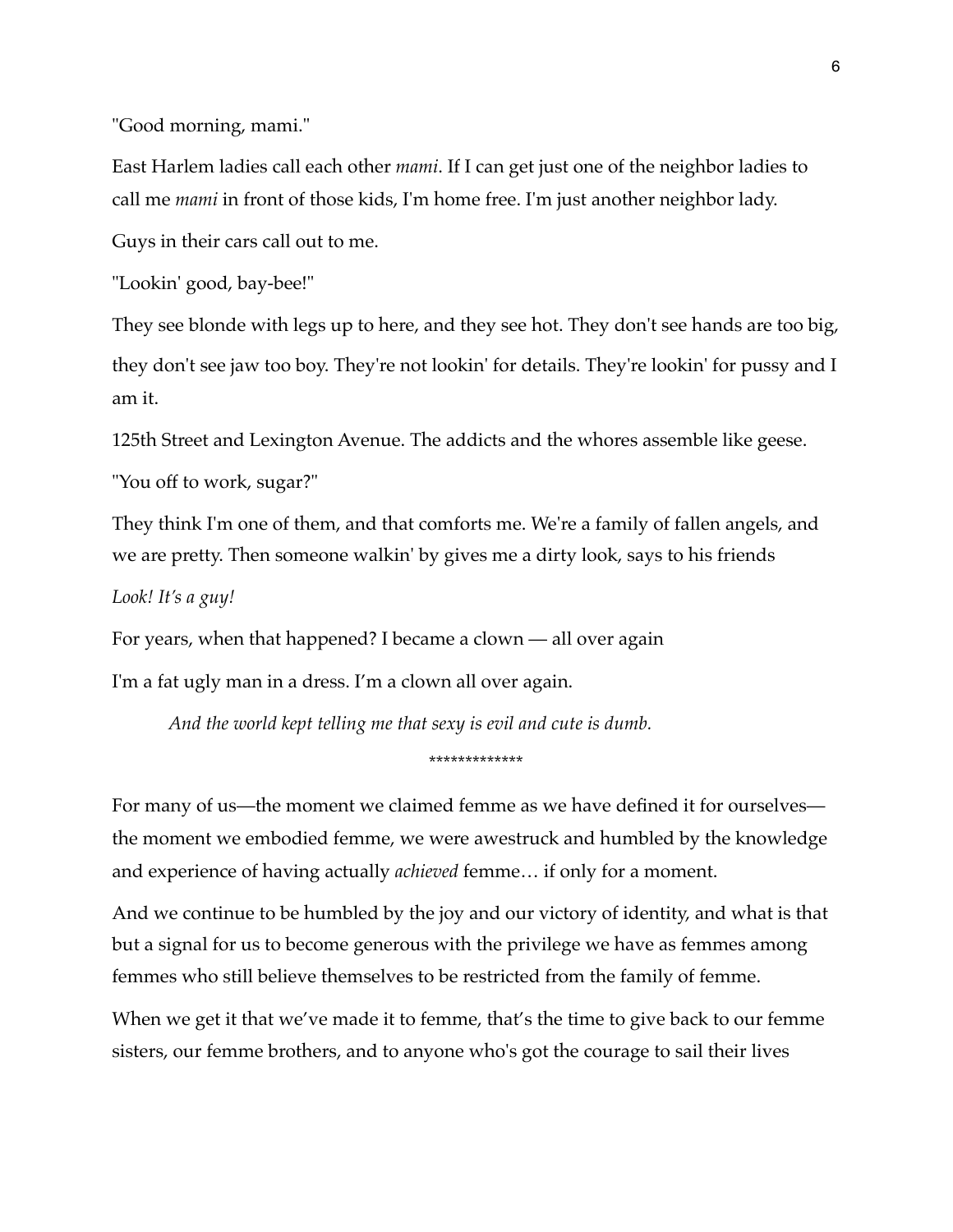toward femme. When we make it to femme, we help others, in the way so many generous femmes helped us.

*So, what was it like where you lived… ? …when you first walked into the world, as femme as you could make yourself? Were you embraced? Is femme something you teach yourself every day? Who were your teachers? Who were the femmes who said, hold on baby. That color's not quite right on you, or Wait, you've got lipstick on your teeth, or Honey, she's no good for you. You deserve better than that. Who were the femmes who taught you how to walk tall and girly?* It was the mid 1980's Philadelphia sex workers who taught me sexy.

It was '80s drag queens, Doris Fish, 'Tippi,' and Miss X who took me under their sweet

wings and taught me femme.

Can I hear some applause, please for the femmes who gave us a helping hand?

\*\*\*\*\*\*\*\*\*\*\*\*\*

I've tried-on femme in all sorts of configurations.

How about you?

For me, it's been a regular revolving door of fashion.

I've been ugly girl and I learned to do comedy. I grew myself a sense of humor.

I've been fat girl and I learned how to hide in broad daylight.

I've been starve-myself-skinny girl and I learned rage.

I've been tall girl and I learned how not to intimidate people just by standing next to them.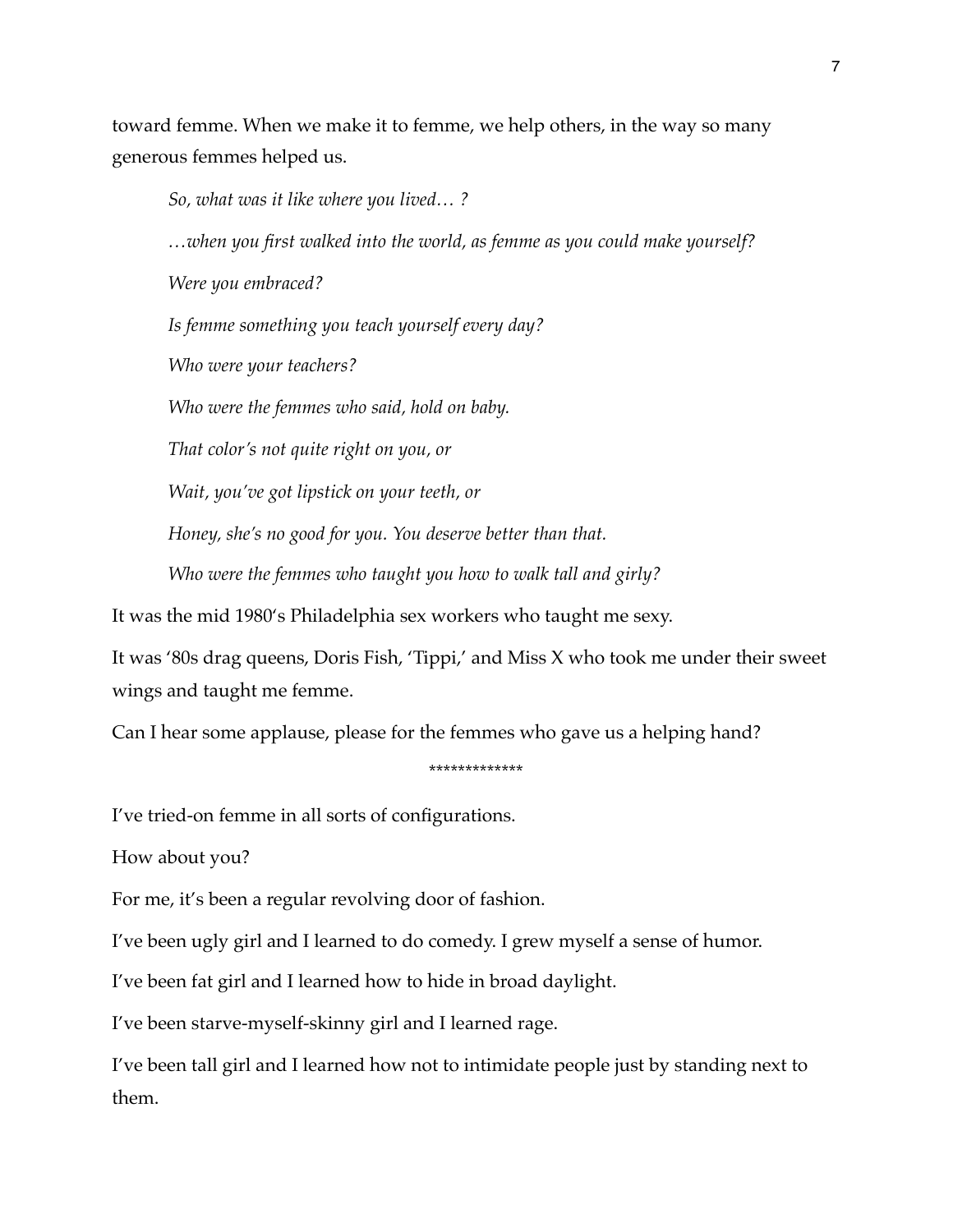I've been hippy girl, goth girl, riot girl, and drag queen GIRRRRRRRL!

I've been the tranny girl you could take home to meet your parents,

And I've plain old, bad-ass, pierced, scarred, branded and tattooed lady tranny girl.

## *What kind of femmes have you been?*

I've been phone sex girl, pro domme girl, and slave girl

and from being these, I learned self-respect.

I was a madonna wannabe, and once I was Laura Branigan, lip-synching Gloria

I've been siren-with-the-long-red-nails, and I've been Princess Diana waif.

I've been nerd girl.

I've been too-old-for-girl girl.

I've been suicidal girl… a lot.

I've been daddy's girl… finally!

And I've finally learned how to be cute, sexy girl with no daddy at all.

*Even though the world keeps telling me that sexy is evil and cute is dumb.*

I can prove to myself I'm femme because I still have all the shoes it took me to get through each of those kinds of girl. There's a strength I get from being each of these kinds of femmes. I'm 62 years old now, and at my age, that makes me a crone, a diesel femme, a mama lion, and your everlovin' Auntie Kate.

\*\*\*\*\*\*\*\*\*\*\*\*\*

Now, I've heard a lot about femme invisibility, and I'd be remiss as your keynote speaker to overlook this notion. Listen to me, please.

*You are not invisible.* Honest.

Yes, yes. Sometimes our sexuality is invisible. But femme never, ever is, and it's femme we're here to celebrate amongst ourselves.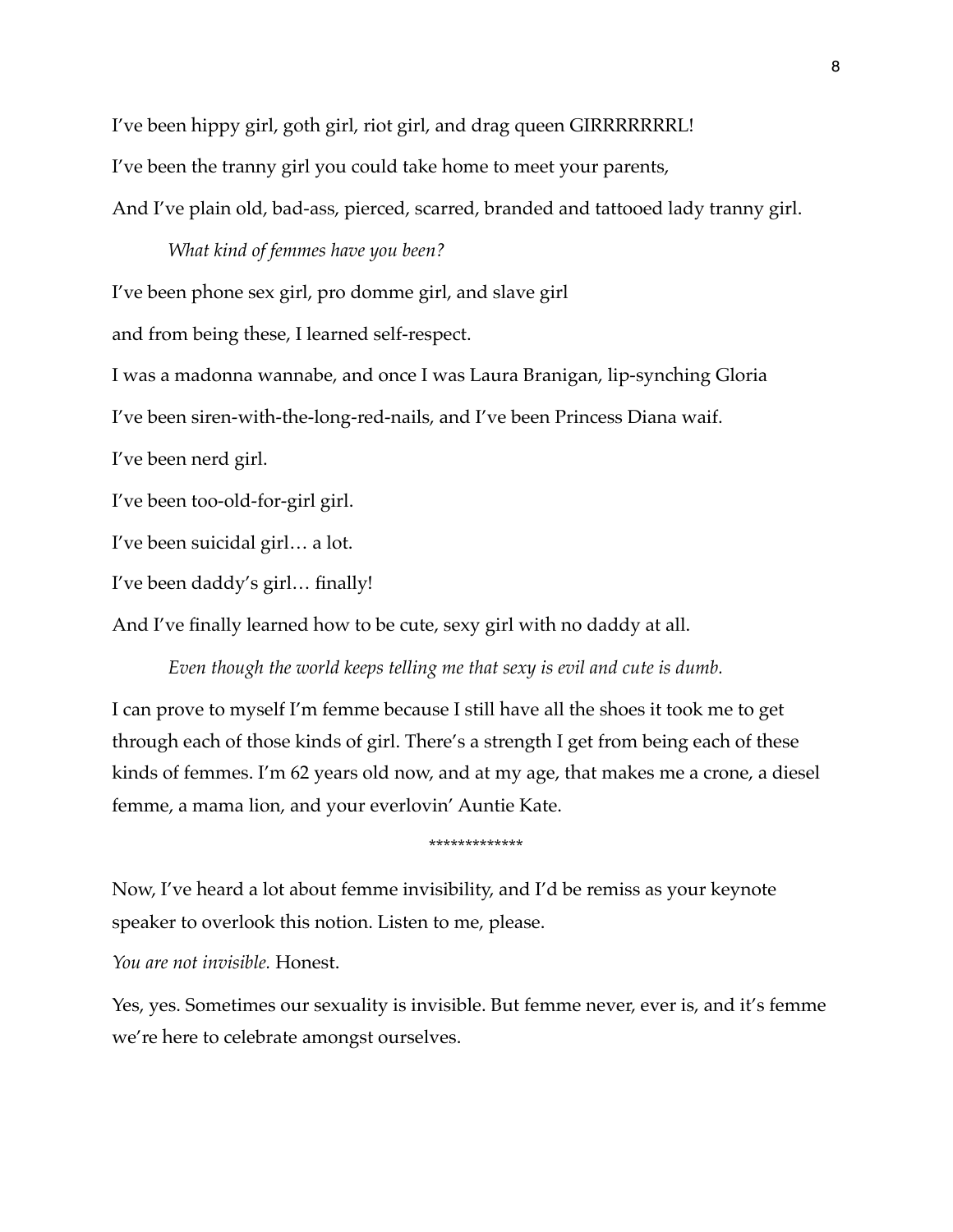Fifteen years ago, I cried to my therapist:

"People keep staring at me," I cried. "Why are they staring at me."

"Honey," she said—without missing a beat, "just look at how you're dressed. You're fabulous."

It was an ah-ha moment, believe you me.

*Not that I believe I'm pretty, not at all. I do however listen to you when you say I am pretty, and I've come to trust you. My trust in you is what keeps me brave.* 

My darlings—I am NOT invisible and neither are you. I *was* an invisible girl, and it's taken me over sixty years but I am finally visibly sexy, and I am visibly cute.

*How long were you the invisible girl before you made it to femme?*

Folks on the street can call me a man. Folks on the street can call me a faggot. And it doesn't bother me near as much. Cuz whatever it is they think they see when they see me? I know they're seeing something sexy, something cute. That does not make me evil. That does not make me a dummie.

Invisible? I don't think so. We all of us walk out into the world and we say,

"Look at me, honey. Just check me out."

And they do, don't they? They check us out. That's our skill. That's our magic. It's called glamour. Glamour is what witches and wizards and vampires have all been able to pull off: we can make people think we're pretty. We can make people wanna fuck our brains out. We can make people fall head over heels in love with us.

No matter what we look like, no matter where we've come from, if we really set our minds to it, and our hearts, we can do that—each and every one of us, and that's femme with no restrictions.

When we turn on our high-beams? We light up the dark corners of age, race, and class.

When we walk into a room? We melt gender. We melt sexuality.

And no matter how we've learned to do femme, no matter how much money we had or didn't have to spend on clothes or hormones or surgery or shoes… no matter what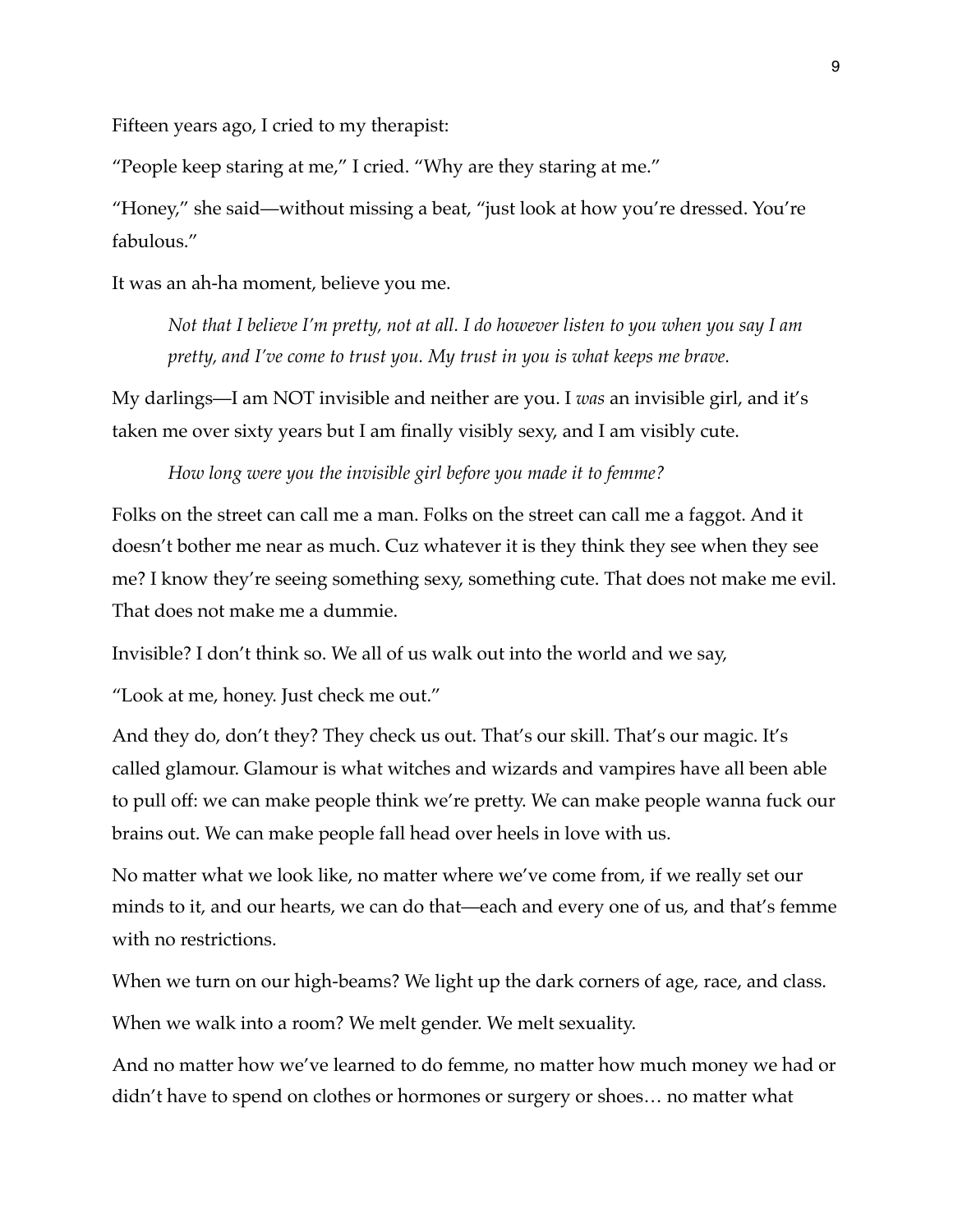language we speak… no matter what shape our bodies have taken, no matter what abilities we have or do not have—we are so damn pretty. We are so damn hot. You know what I'm talking about.

Glamour is powerful magic, and you've got it. Every one of us in this room has got the magic of glamour.

Glamour is the femme magic that cuts through restrictions, and that is the reason people are so frightened of us. Our glamour is why people want to restrict us—even some people in the LGBTQetc community. They want to restrict us by telling us that sexy is evil and cute is dumb.

Where the *fuck* did those ideas come from anyway, and how has the dominant culture made those notions so difficult to shake off? Why did we ever believe that sexy is evil and cute is dumb? Allow me please, as crone, to deconstruct.

Let's start where the dominant culture starts—with the Book of Genesis, and the story of Garden of Eden. God made man and called him Adam. Then God made woman, and called her Eve. Never mind about Lilith, who was one hot babe from all the stories I've heard. Lilith climbed right on top of Adam and she rode that cowboy. Lilith was a demon. She was evil. But Adam didn't know that, not at first. Neither did Eve. The two of them walked around naked. They were sexy. I bet they were cute. And God said, help yourself to anything at all in this Garden. Anything at all. Just don't eat the fruit of this one tree—the tree of the Knowledge of Good and Evil.

Well, you know what happened. The serpent seduced Eve and Eve seduced Adam and having eaten the forbidden fruit, they knew the difference between Good and Evil.

Eve used her sexiness to seduce Adam. So she was evil.

Cute Eve fucked up all of humanity. Boy, what a dummy.

And that's where it came from. But what makes it stick?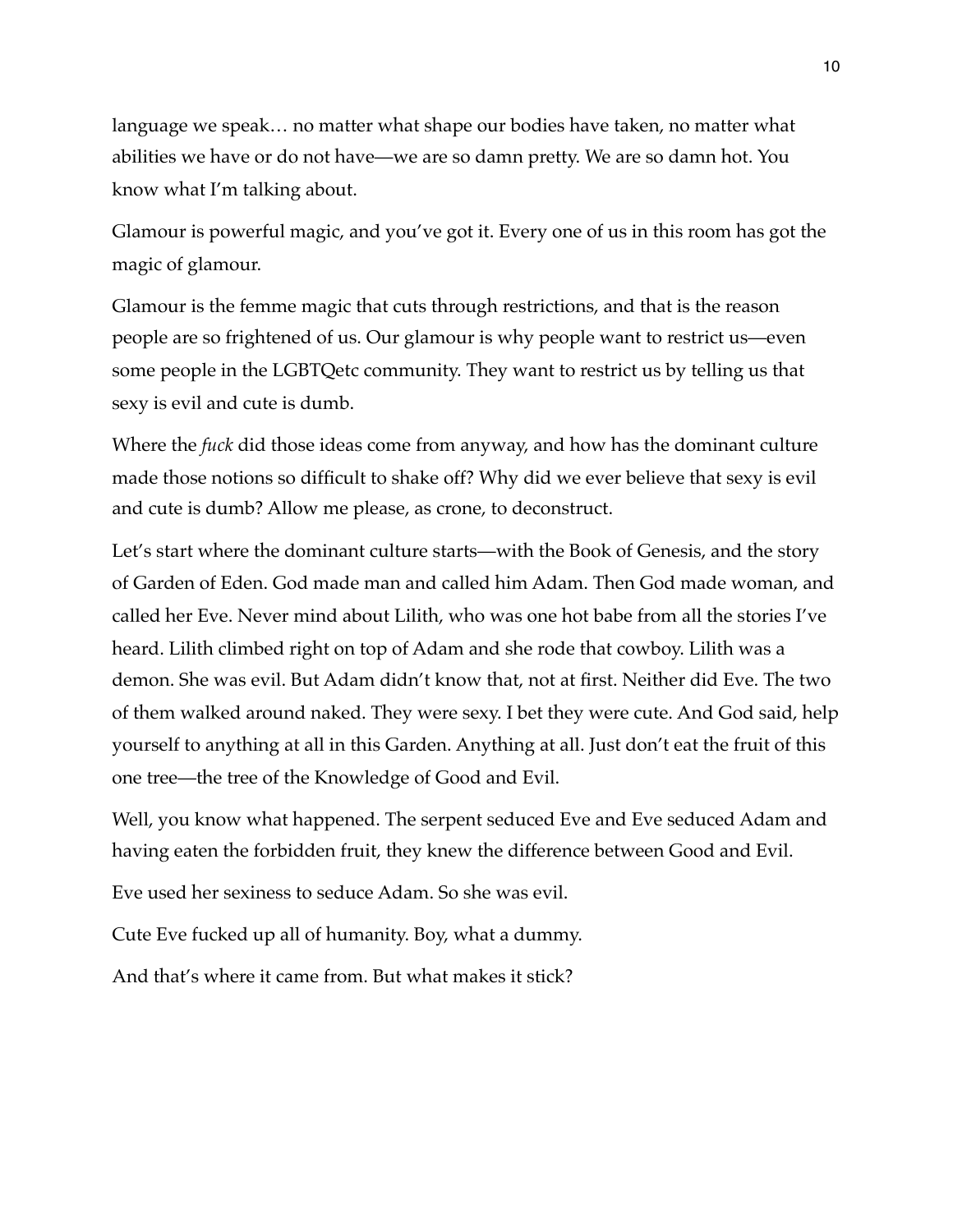Let me be your mama lion for a moment and warn you of some dangers in the world from my many many years of running away from danger, and my many years of facing those dangers down.

Our journeys to femme—every single one of us—have included restrictions of race, age, class, religion—this is a list of oppressions that have shaped the kind of femmes we've become. Each of us has been restricted by language, citizenship, looks, and ability. We've been restricted by family and reproductive status. We are restricted by the rules of gender and sexuality.

There's one word for all of those restrictions—these vectors of oppression—all put together: kyriarchy. Kyriarchy is a new word. I just learned it about a year ago. The word was coined by Elisabeth Schüssler Fiorenza, as a modification of the term patriarchy to describe intersecting structures of domination. Kyriarchy is the point of intersection of all those restrictions.

Look, there are three things that make life more worth living: identity, desire, and power (access to resources). Kyriarchy—the intersection of oppressions—hooks us by saying:

*This identity is good, that identity isn't.*

*This desire is allowed, that desire is perverted.*

*These people get some power, those people never will.*

Each and every vector of kyriarchy succeeds in dominating us by convincing everyone including ourselves that they know best when it comes to our identities, desires, and access to resources (power).

So what has Kyriarchy got to do with the notion that sexy is evil and cute is dumb? What has Kyriarchy got to do with eating the fruit of the Tree of Knowledge of Good and Evil? Interesting questions. But the most interesting question never gets asked: why didn't God want us to eat that fruit? Why didn't God want us to know the difference between good and evil? I think it's obvious: God was warning us all to stay the fuck away from binaries.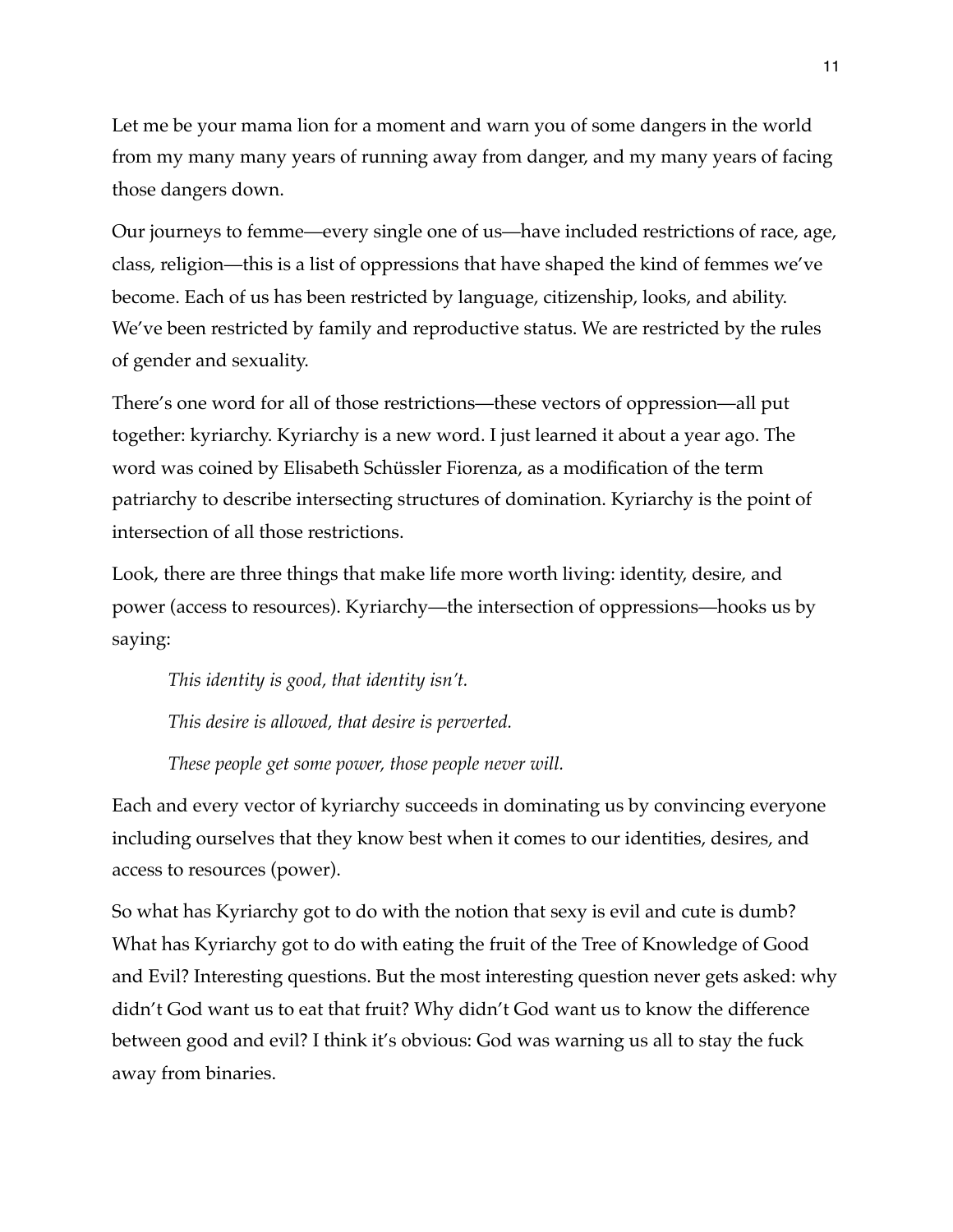Good and Evil? Nonsense! *Sexy* in and of itself is neither good nor evil. *Cute* in and of itself is neither dumb nor smart.

As femmes, we know about patriarchy and its army of misogynists. Well, patriarchy and misogyny represent just one aspect of kyriarchy—gender. But kyriarchy's vectors of oppression all mask themselves as false binaries which restrict us:

*Are you white or are you colored? Are you old or are you young? Are you rich or are you poor? Are you a true believer or are you going to Hell? Do you speak English, or something else entirely? Are you a US citizen, or a terrorist? Are you good-looking or are you ugly? Are you able-bodied or a cripple? Are you a man or are you a woman? Are you hetero or homo?*

*Are you married with children, or are you a total failure?*

All of these binaries stem from the knowledge of Good and Evil—which God warned us about!! *Don't eat the fruit of the tree of Knowledge of Good and Evil*, said God. What he was saying, I think, is…

*Don't see the world as a binary, because it's binaries that restrict us.*

Kyriarchy. What would the world—including LGBTQetc— look like without kyriarchy dictating our identities, our desires, and our power (access to resources)? It's kyriarchy extending itself into the LGBT world where femmes are not as much invisibilized as much we are targeted.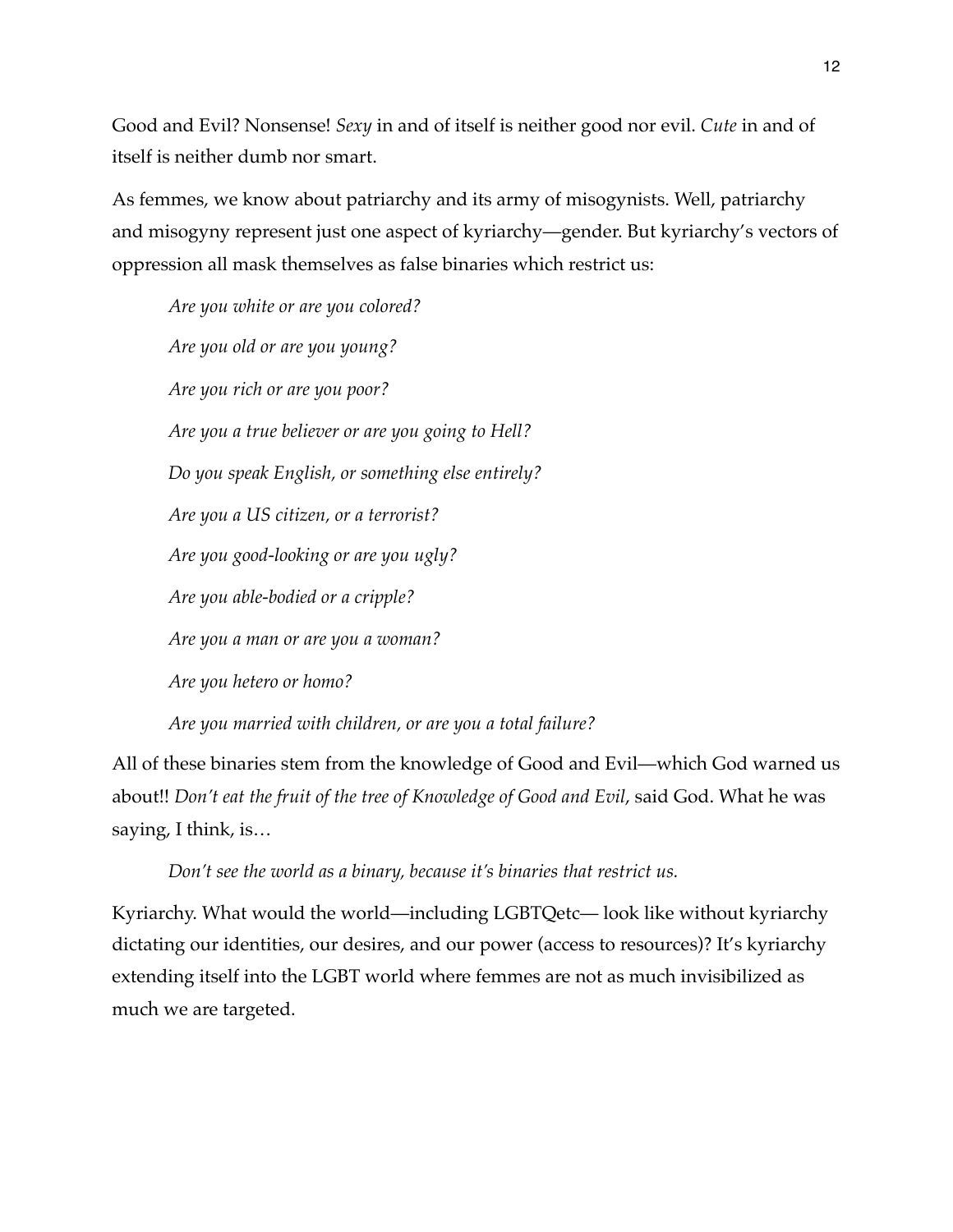As a tribe of femmes with no restrictions, we are learning and teaching each other how to trust and use our glamour—our visibility—to overturn kyriarchy and bring about world peace.

*Well, you made me Miss America up here, and like any red-blooded all-American girl, deep down I really want world peace… with no restrictions.*

So how do we parlay our glamour into peace on all the battlefronts of kyriarchy? We act as ambassadors wherever we go, and we reach out across vectors of oppression and we make alliances.

Our glamour, used with compassion, can bridge racism and classism—for example because there are fabulous femmes of every race and every class and we just need to reach out to each other and say, "girlfriend, I like your look!" …and whaddaya know?! The restrictions start to fall aside, and we've got the beginnings of an alliance. This is my key note for you, my dear hearts. We have marvelous magic in our chosen identities as femme—and that can save the world. Because, my darlings… this would be a really dreary world without sexy. This would be a really boring world without cute.

Now, I could be wrong. I could have fucked up the story of the Garden of Eden with all my postmodern deconstruction. And if that's the case, every one of evilly sexy and dumb-as-a-post femmes us is going to hell. But I'm your mama lion, and I am not about to let you go to hell.

Everyone here today is going to get a *Get Out of Hell Free* card on your way out of the hall. It comes from my last book, *Hello Cruel World: 101 Alternatives to Suicide for Teens, Freaks and Other Outlaws.* I'm sorry to say that at this moment, the book isn't widely available because it sold out it's third printing. However, if you go to the book's website, [www.hellocruelworld.net](http://www.hellocruelworld.net) and click on the "Goodies" tab, you'll be able to download a "light" 4 page version that should help you stay alive at least until the book is back on the shelf in early October.

The basic of the book is this: do whatever it takes to make your life more worth living. Anything. Anything at all. There's only one rule, only one rule in the whole book that makes that sort of blanket permission work: *Don't be mean.*